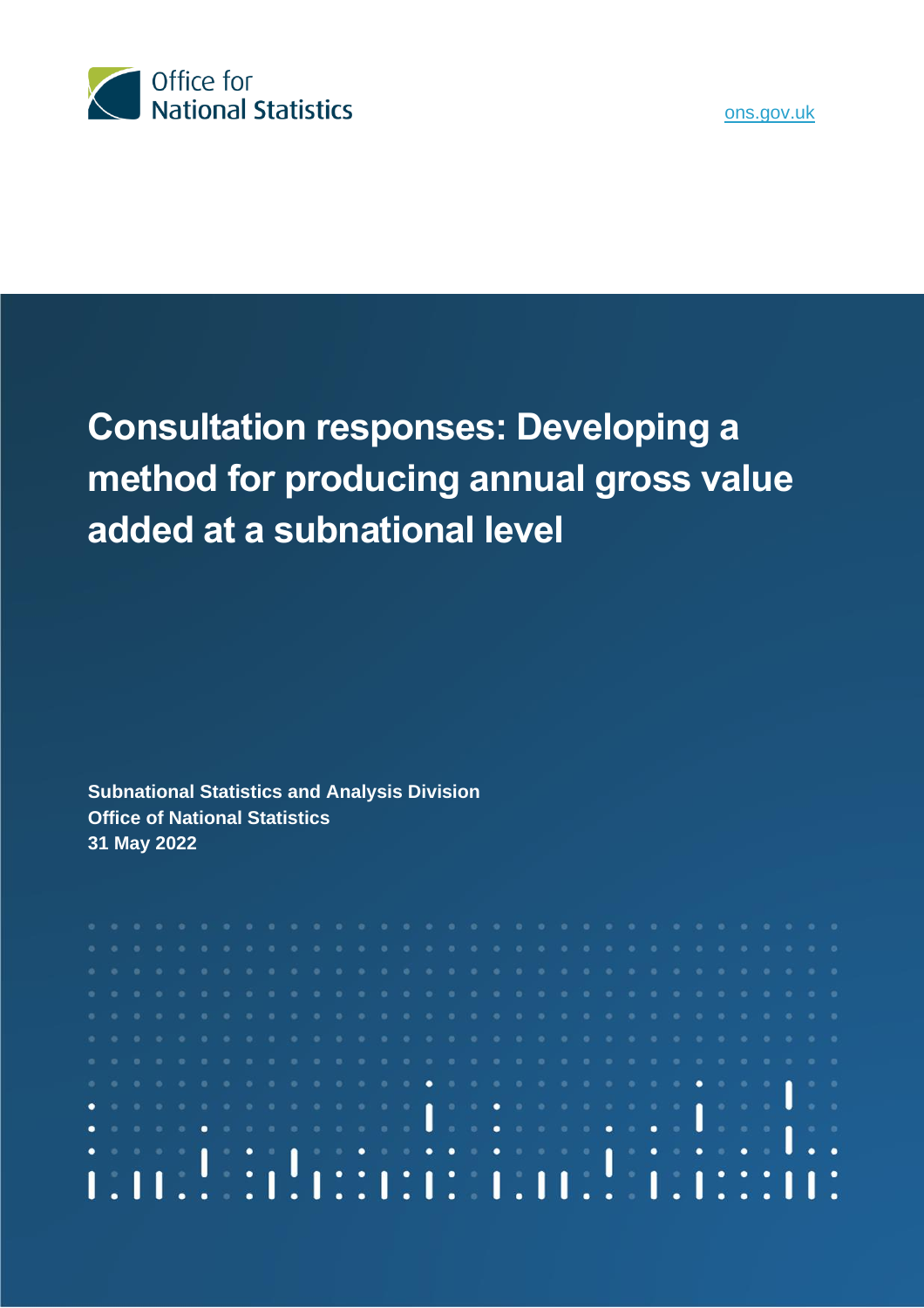| <b>Contact information</b>                 | $\overline{2}$ |  |  |  |  |
|--------------------------------------------|----------------|--|--|--|--|
| <b>Background</b>                          | $\mathbf{3}$   |  |  |  |  |
| <b>Summary of responses</b>                | 4              |  |  |  |  |
| <b>Detailed responses</b>                  | 5              |  |  |  |  |
| Attitudes towards the proposed approach    | 5              |  |  |  |  |
| <b>Secure Access</b>                       | 6              |  |  |  |  |
| Attitudes towards the supporting article   | $\overline{7}$ |  |  |  |  |
| Attitudes towards the proposed methodology | 8              |  |  |  |  |
| <b>Future requirements</b>                 | 10             |  |  |  |  |
| Annex A – List of respondents              | 13             |  |  |  |  |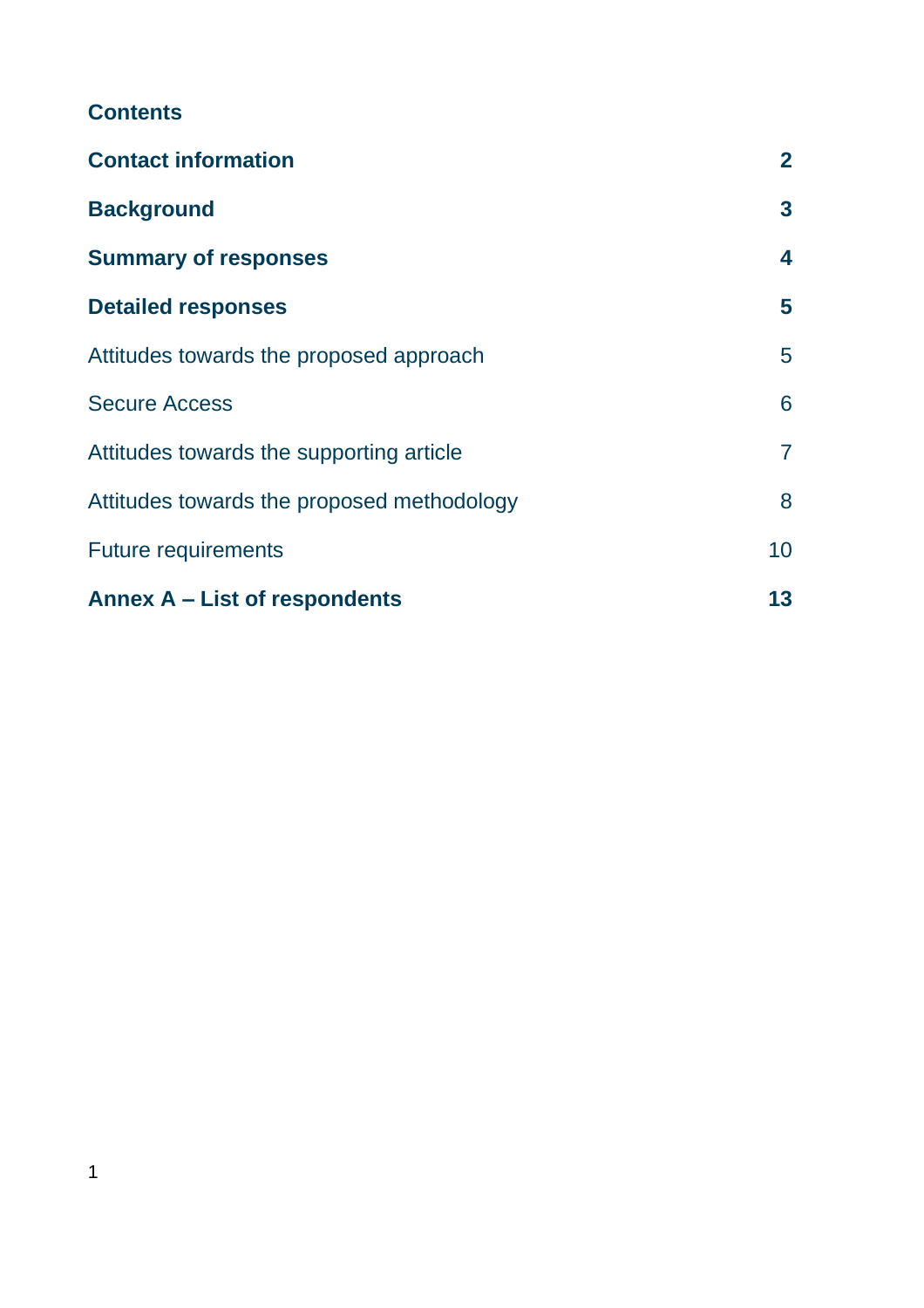# <span id="page-2-0"></span>Contact information

## **Enquiries to: [ons.consultations@ons.gov.uk](mailto:ons.consultations@ons.gov.uk)**

## **Accessibility**

All material relating to this consultation can be provided in braille, large print, or audio formats on request. British Sign Language interpreters can also be requested for any supporting events.

## **Quality assurance**

This consultation has been carried out in accordance with the government's consultation principles, available here [https://www.gov.uk/government/publications/consultation-principles-guidance.](https://www.gov.uk/government/publications/consultation-principles-guidance)

If you have any complaints about the way this consultation was conducted, please email: [ons.consultations@ons.gov.uk.](mailto:ons.consultations@ons.gov.uk)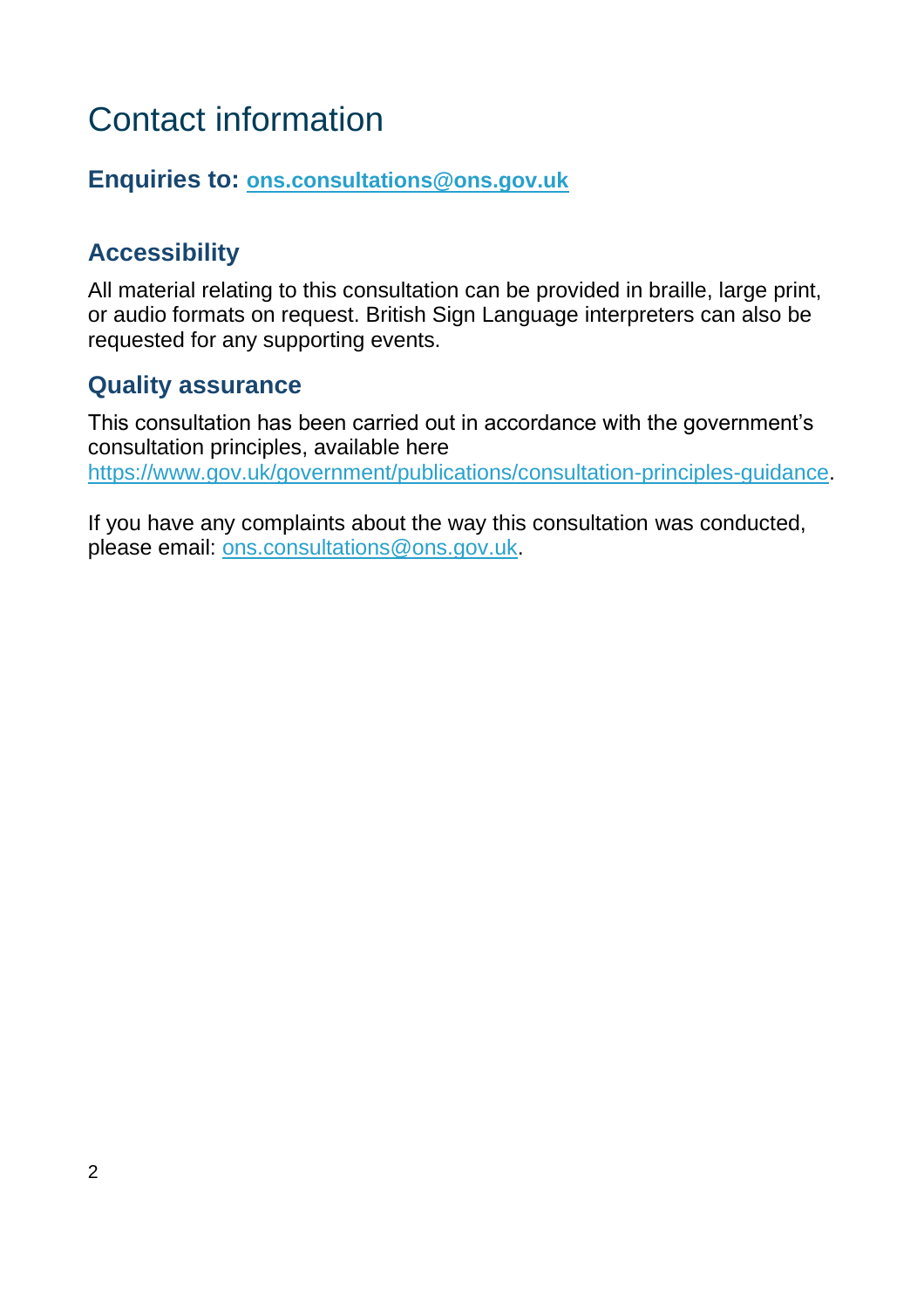# <span id="page-3-0"></span>**Background**

The Office for National Statistics (ONS) is currently conducting ongoing research on how to provide granular data at lower levels of geography.

On 13 December 2021 the ONS published experimental gross value added (GVA) estimates at Middle layer Super Output Areas (MSOA) and higher geographies plus an accompanying [article.](https://www.ons.gov.uk/releases/flexiblegeographyforannualsubnationalgrossvalueaddedgvastatistics) Lower layer Super Output Area (LSOA) level data were set as the building blocks for higher level geographies.

The article describes the aims of a "flexible geography" project to develop the methods and data needed to produce statistics for "building blocks", which can then be used to aggregate and to build user-defined geographies. It also provides indication of what might be achieved in the future.

The article was also accompanied by a new dataset with experimental GVA estimates for a set of geographic areas that have never been covered before. These include Middle layer Super Output Areas (MSOAs), Parliamentary constituencies, travel-to-work areas (TTWAs), health boards, towns and cities, and a selection of user-defined bespoke areas.

The ONS ran a user consultation from 13 December 2021 to 7 March 2022 to seek users' opinions on the experimental statistics. The ONS will consider users' interests in planning and deciding on the metrics that will be broken down to lower levels of geography in the future.

The consultation gave users the opportunity to provide feedback on the approach used to produce the experimental statistics. We welcomed feedback from anyone with an interest in this area of statistics, notably from policymakers and analysts across government, business and the third sector.

We would like to thank all our respondents. The feedback received will be used to guide future developments of subnational statistics and will be considered in ongoing projects in 2022.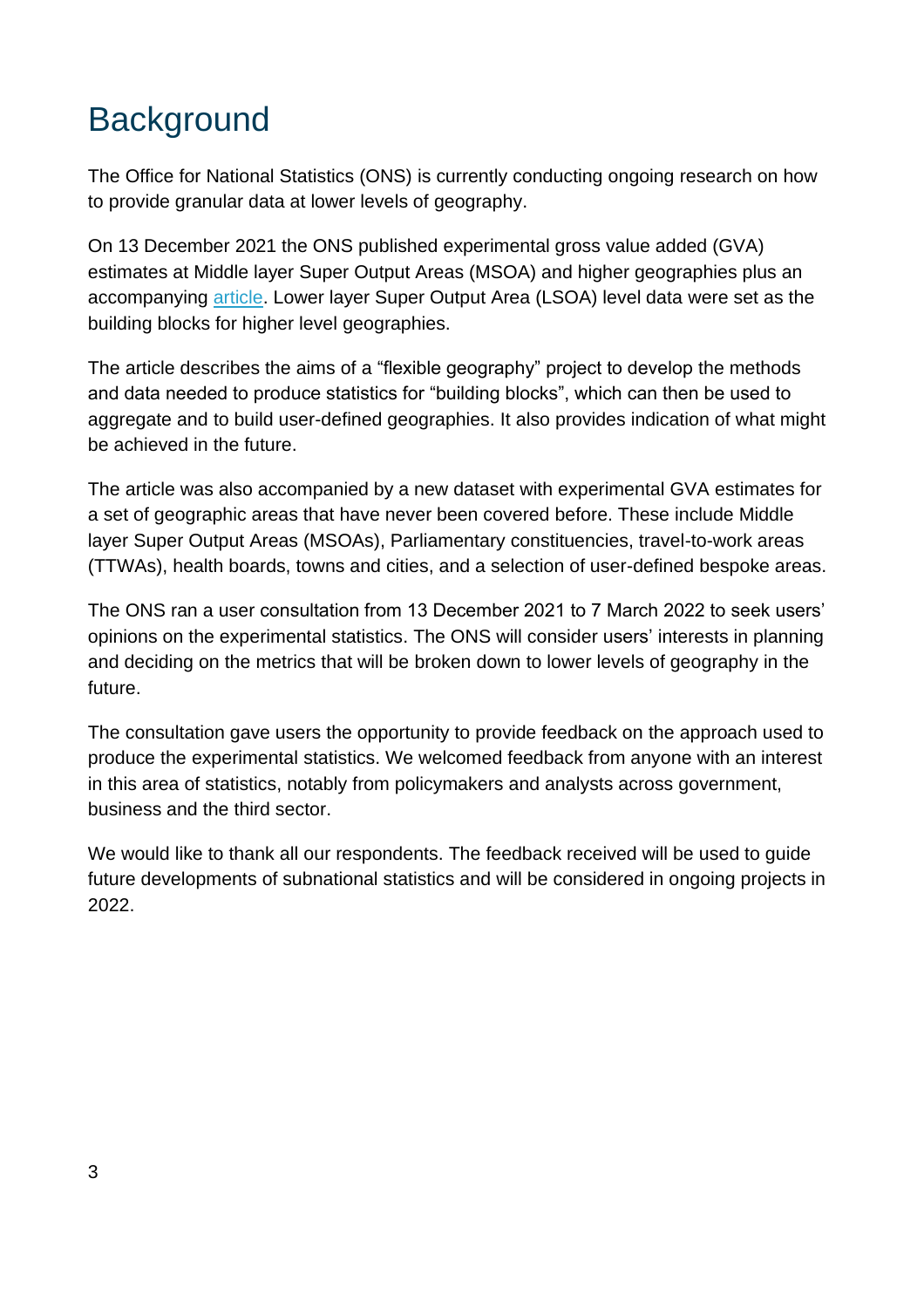# <span id="page-4-0"></span>Summary of responses

The consultation ran **for 12 weeks (from 13 December 2021 to 7 March 2022).** There were several events to promote the consultation over that period.

#### **In total, we received 34 responses. These consisted of:**

- 19 responses from local and national government sectors, and public bodies.
- 8 responses in a personal capacity.
- 2 responses from the academia and research sector.
- 2 responses from the business sector.
- 2 responses from other respondents.
- 1 response from the third sector, including charities and think tanks.

#### **The respondents could represent individuals or organisations:**

- 16 responses were on behalf of an individual.
- 18 responses were on behalf of an organization.



Personal / Private Users, 29%

## **Figure 2: Percentage of respondent user groups**

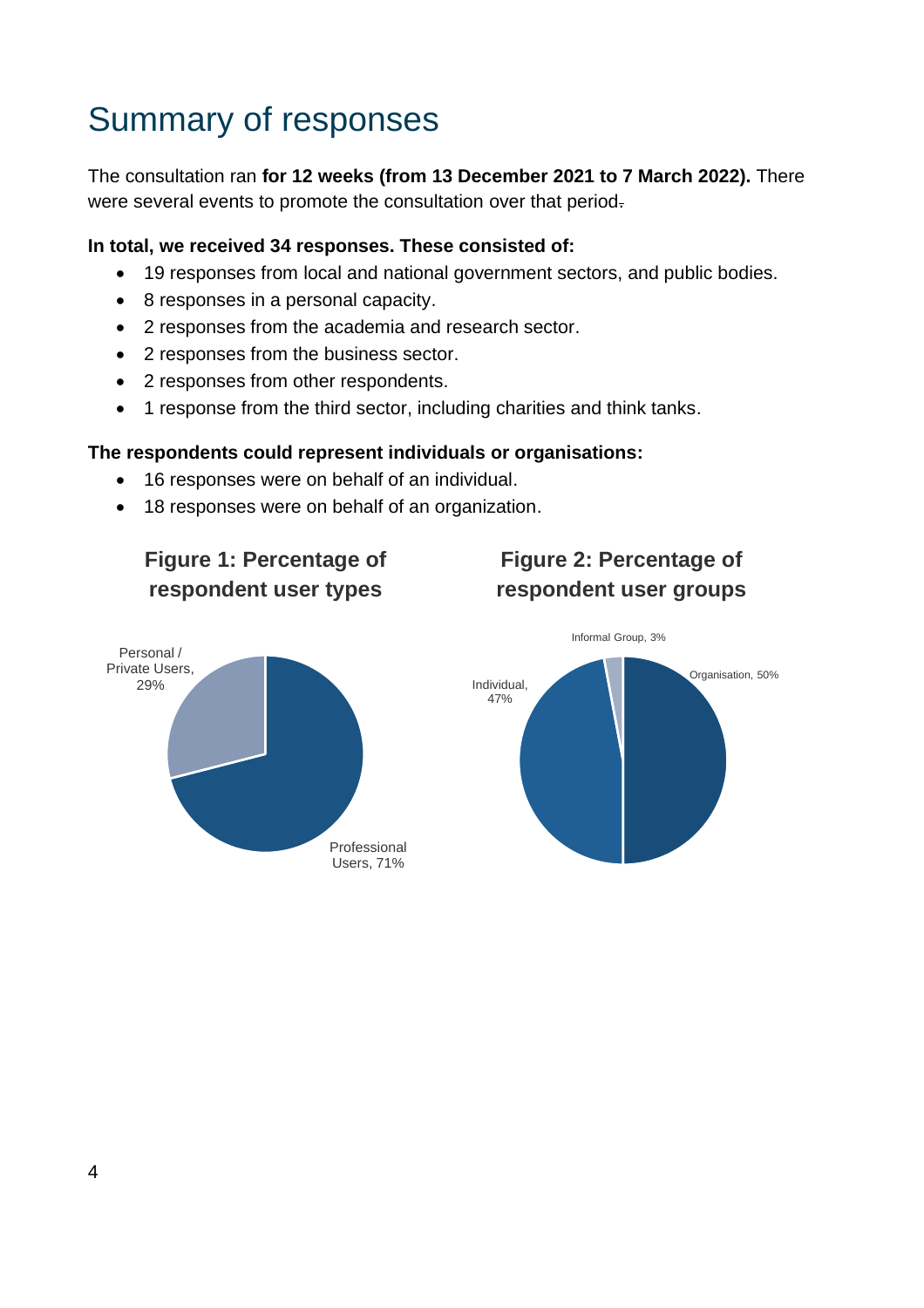# <span id="page-5-0"></span>Detailed responses

## <span id="page-5-1"></span>**Attitudes towards the proposed approach**

### **Respondents had the opportunity to state the reasons why they would use the experimental statistics. The comments included:**

- The experimental statistics would be used to develop town and community-based area analyses.
- The data would be used to supplement existing small area data to better understand local performance.
- To help inform policy and strategy development.
- The data would offer greater insight into covid-19 recovery at the level of high streets and high street clusters.
- Identifying local trends in data over time helps monitor where economic activity is growing or declining.



## **Figure 3: Users' responses to whether they would use the GVA data**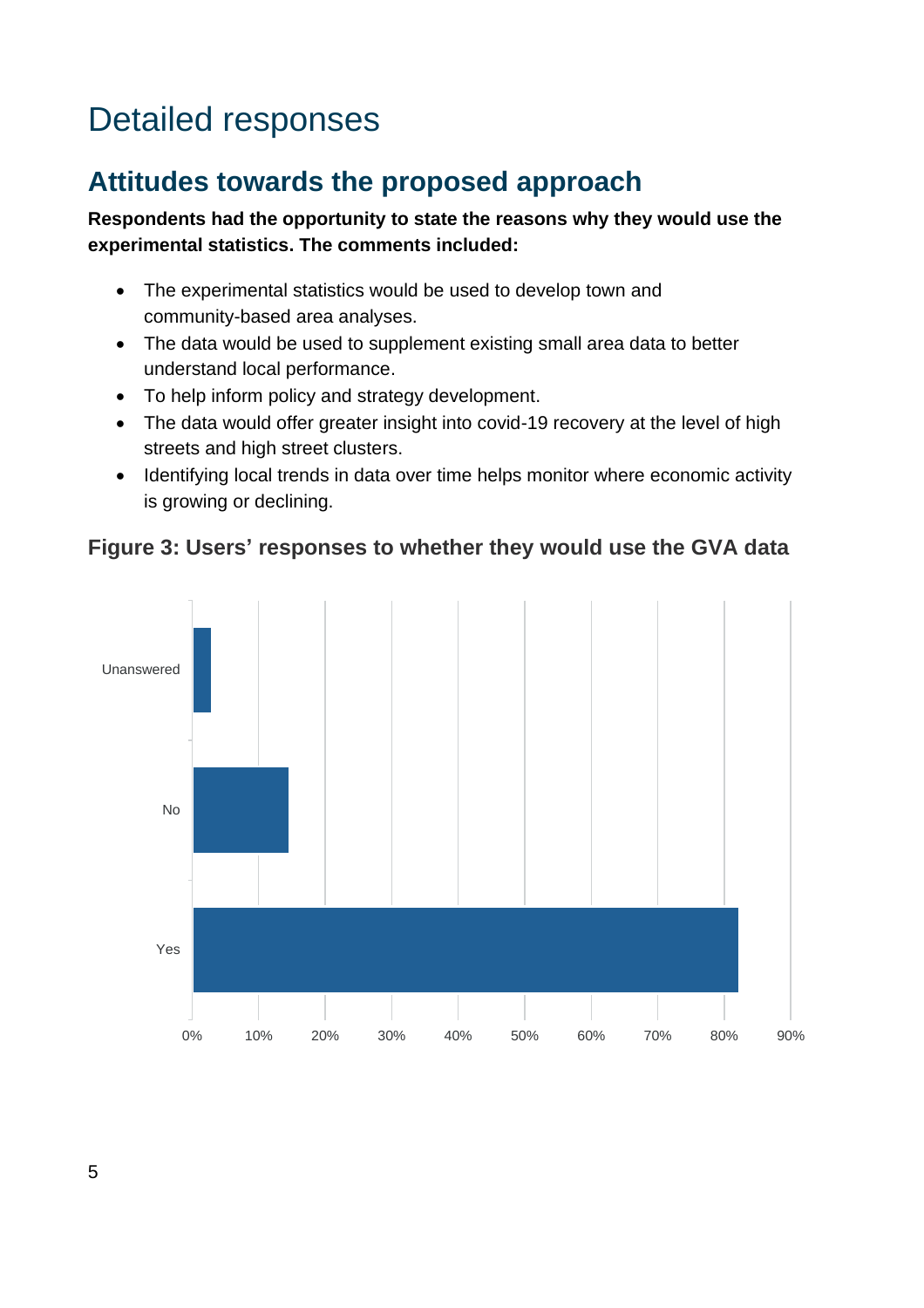## <span id="page-6-0"></span>**Secure Access**

**All respondents were asked** if they intend to access the Lower layer Super Output Areas (LSOA) dataset in the Secure Research Service (SRS) and to provide the reasoning behind their answer. It was a near 50/50 split in the respondents who would consider going on to use the data in the SRS.





## **Those who responded that they would not do in-depth analysis of the low-level data gave some of the following reasons**.

- User were interested in the subject matter from a personal rather than professional aspect and were not aware of the SRS, or eligible to access the secure data as an accredited researcher.
- The level of detail was more than was required by some users.
- Time involved in gaining access to the SRS outweighed the benefits of data accessed.
- Limitations and concerns around the experimental data and its methodology meant. users wanted to wait until it was further developed before accessing the SRS.

### **Users who wanted to access data in the SRS stated the following reasons**

- They envisaged future benefits of accessing the data to gain insights into GVA were changing at lower levels of geography and being able to map local economic progress.
- The data would be beneficial in forecasting the effects on businesses in the high-street since new 'working from home' measures were put in place during the COVID-19 pandemic.
- The data would give better understanding of trends within local authorities, which would support local demographic processes within each ward, informing decisions on local planning and development.
- The data would inform planning processes within given areas of local authorities to show changes in the local economy.
- LSOA output data could allow users to analyse the impacts of specific types of projects, policies, and developments on local economies.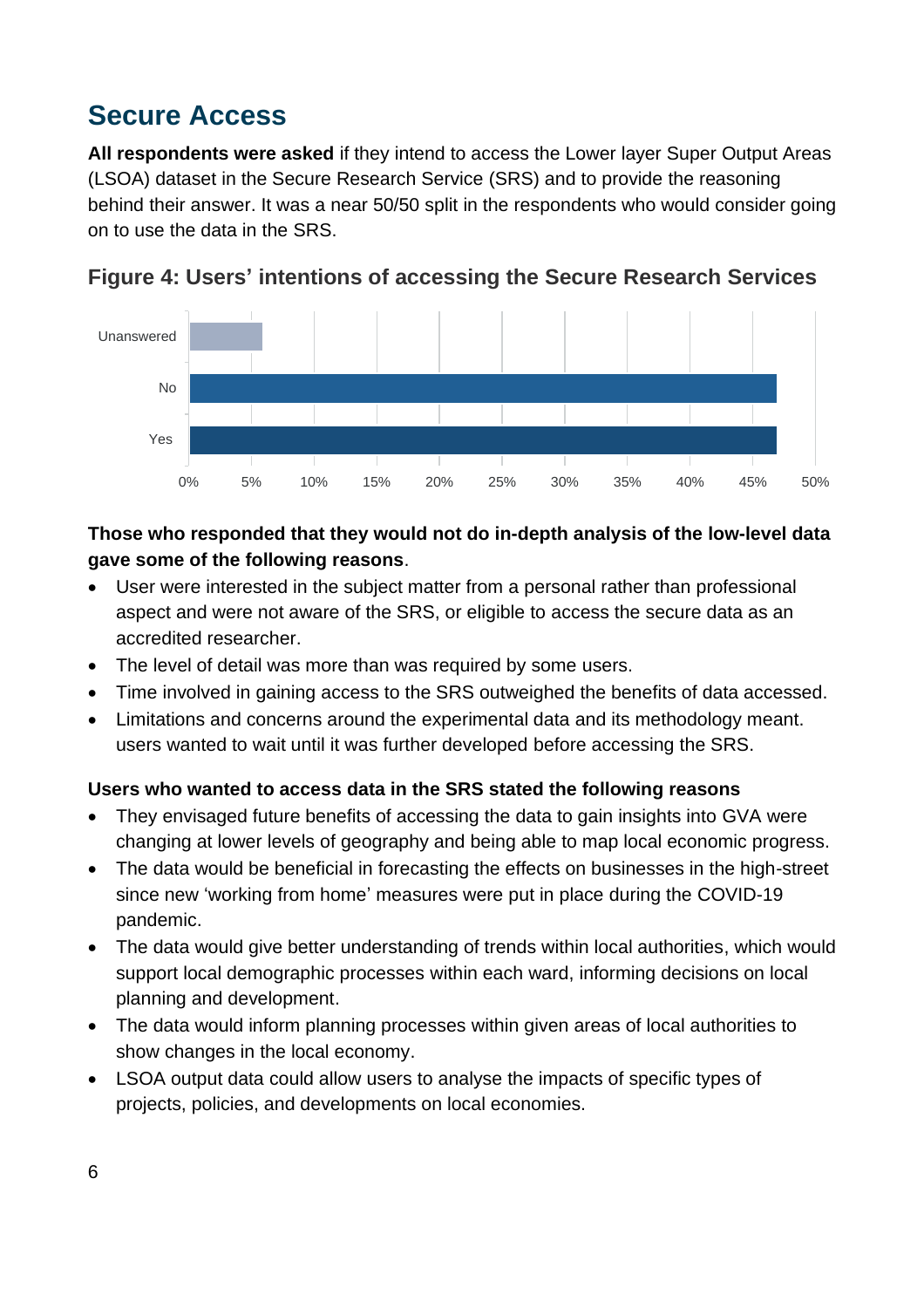## <span id="page-7-0"></span>**Attitudes towards the supporting article**

**All respondents were asked** how useful they found the accompanying article explaining the methods and processes followed in producing the statistics and to also provide the reasoning behind their answer.



## **Figure 5: Users' responses to how useful they found the associated article**

### **Many highlighted the usefulness of the article reasoning:**

- The explanations for how the data was derived was clear, as are the reasons for keeping further breakdowns in the SRS.
- It provided good background information on the project and data sources used.
- The article provided a useful explanation of the project history.
- The presentation of data around specific custom areas in the article offered a good demonstration of the potential of the new data.

#### **Respondents also shared concerns, including:**

- They hoped for more information on future developments or publications. They expected to see annexes on these topics.
- Although the reason behind limited access to the SRS was well communicated in the article, some respondents wanted easier access to the LSOA data.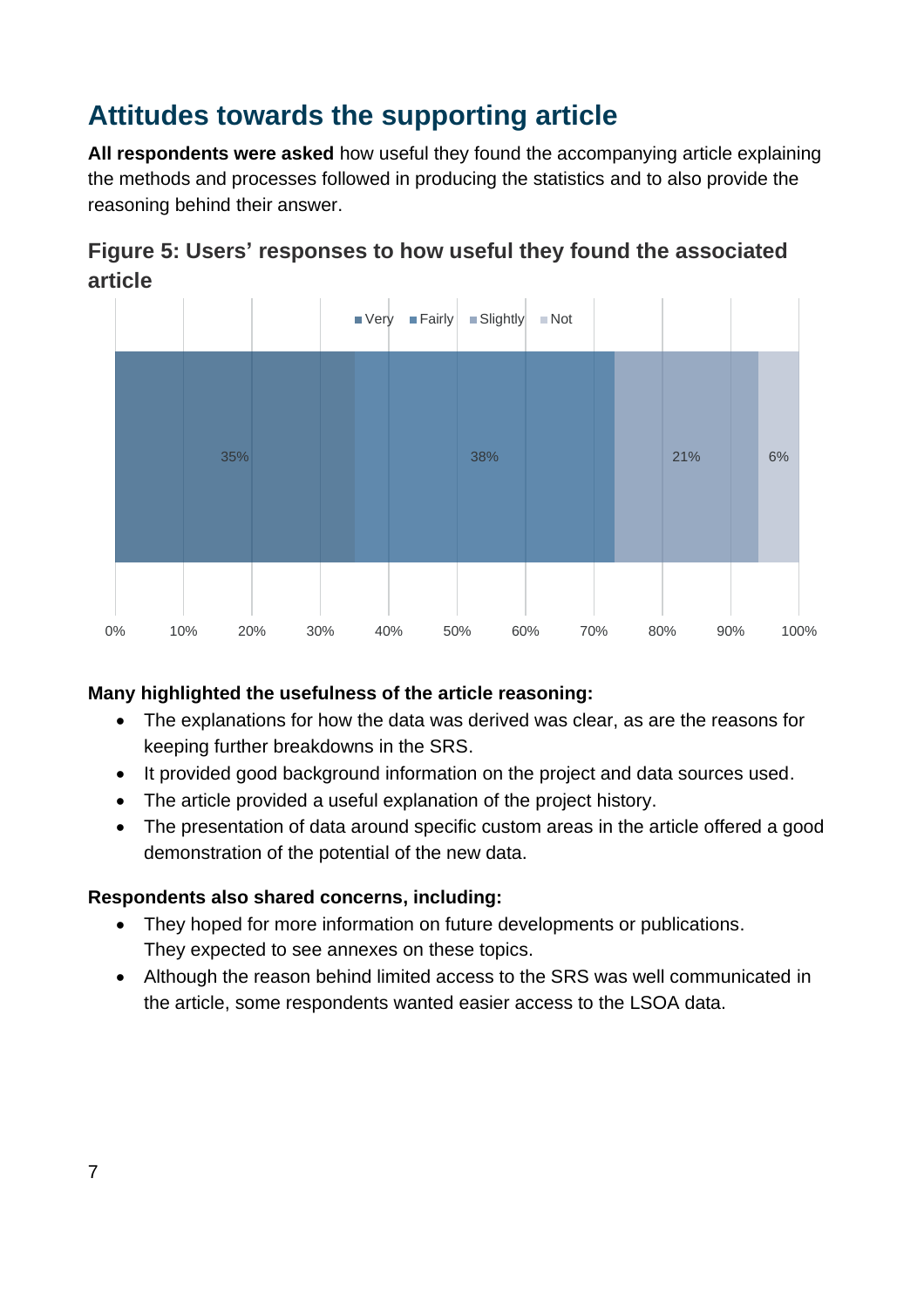## <span id="page-8-0"></span>**Attitudes towards the proposed methodology**

Users were asked if they had any suggestions about what we can do to improve the methods and procedures for producing the statistics. They were also asked if there was anything missing from the methods article that they wanted included in the future?

### **Users responded with the following concerns about the clarity of the data**

- It wasn't immediately obvious why the productivity dataset didn't mirror the same geographies as the UK small areas GVA estimates (e.g., MSOAs aren't referenced in the innovation data).
- It was not entirely clear how the data on businesses with turnover below the VAT registration threshold were incorporated into the data. This could lead to an over/under-estimating in the value contributed by the self-employed in various sectors of the economy.
- Users wanted examples of how the data had been used in the real world to influence policies or developments, etc. rather than just a descriptive view. This would help those that are less sure of the statistics and could encourage use of the data by others involved in policy and project development.
- A more detailed timetable for future developments would have been beneficial.
- MSOAs are useful as statistical areas, but initiatives carried out for small areas are more likely to be done on ward boundaries.

### **Other users conveyed the following**

- Improvements could be made to how the information is presented in the future, giving greater detail in articles and analyses.
- Chained volume measures would be beneficial to add.

**Users were asked** what their overall view of the experimental statistics and the reasoning behind their answer. Answers included the following:

## **Figure 6: Users' responses to how beneficial they found the statistics**

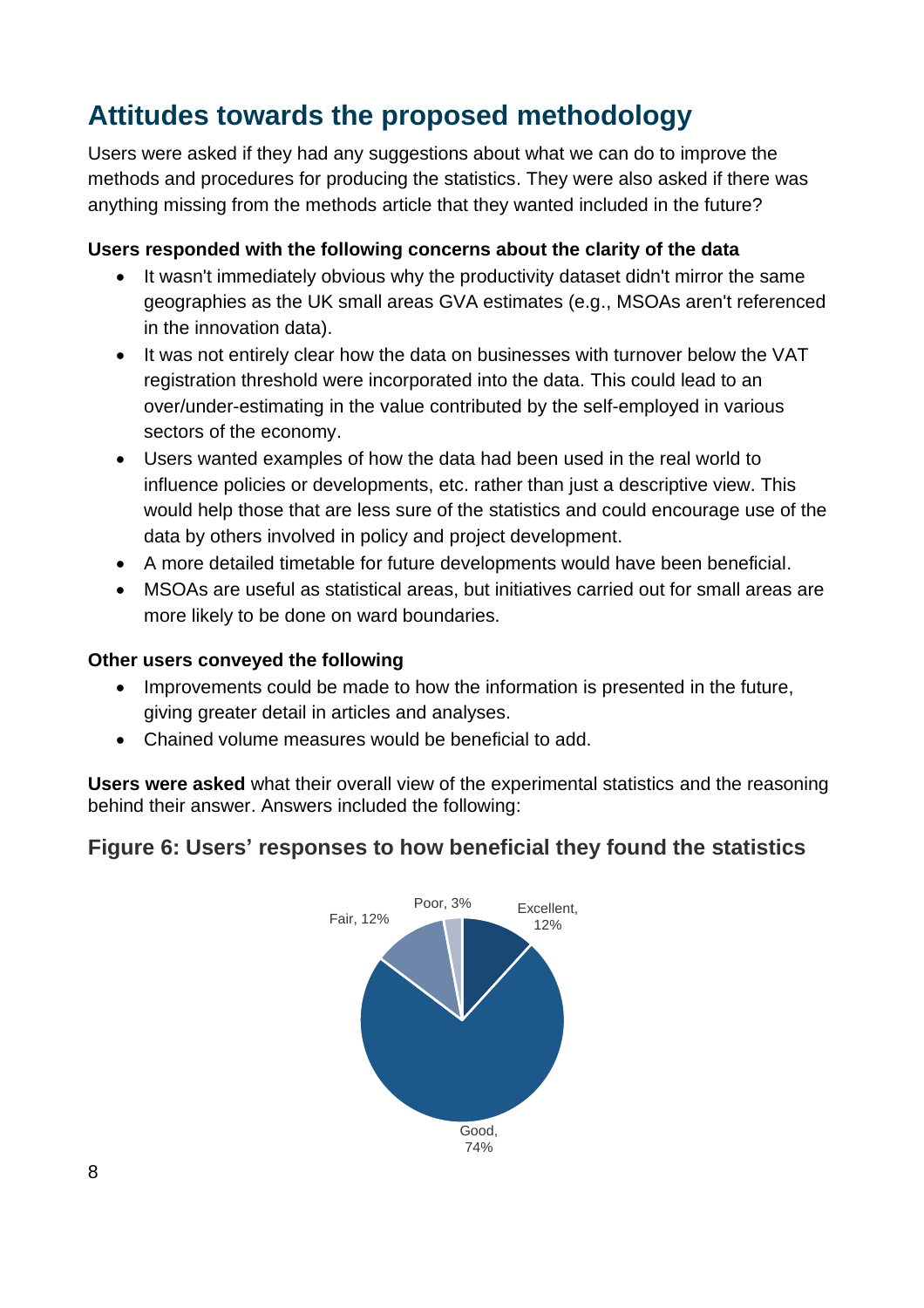#### **Excellent:**

"The more studying and research we do, the better prepared we are for the future".

#### **Good:**

"I think it is good, my only real criticism is the lack of exposition of what 'making it available' means for real-world applications. The examples given are good but really only takes thinking so far, to promote it more widely you need to be able to show and tell people who are not statisticians and enable them. The approach seems reasonable, but I would prefer more discussion on potential distortions and methodological issues, and perhaps more sense checks to aide in the understanding and interpretation".

"It is always good to try new methods and derive different analysis. The issues are data revised so local analysis undertaken one year or even a few months later does not necessarily result in the same figures when you want to add to it. Datasets are often discrete or discontinuous too which can be frustrating".

"A useful step forward in providing more granular data".

"The experimental statistics are a welcome development, but we need industry breakdowns to make them really useful in helping to understand small area economic performance".

"Really great to see this development, fine grained GVA has long been a gap in available data".

"Whilst the move towards more localised GVA data is very much welcomed, more timely localised data would maximise the available local use cases".

"It is a step in the right direction, and we fully support the development of data which could be used as building blocks depending on the needs".

#### **Fair:**

"Before any experiment can be made it is necessary to develop a hypothesis of what is being related to what else, and thereby to have previously determined what one aims to measure and how".

"The principle behind them seems to be good, but it is only through this consultation that we have become aware of them. Therefore, we haven't had the opportunity to test their impact on local activities being undertaken by the council".

#### **Poor:**

"Because they do not address at all questions of accuracy and obvious sources of bias in interlocal comparisons".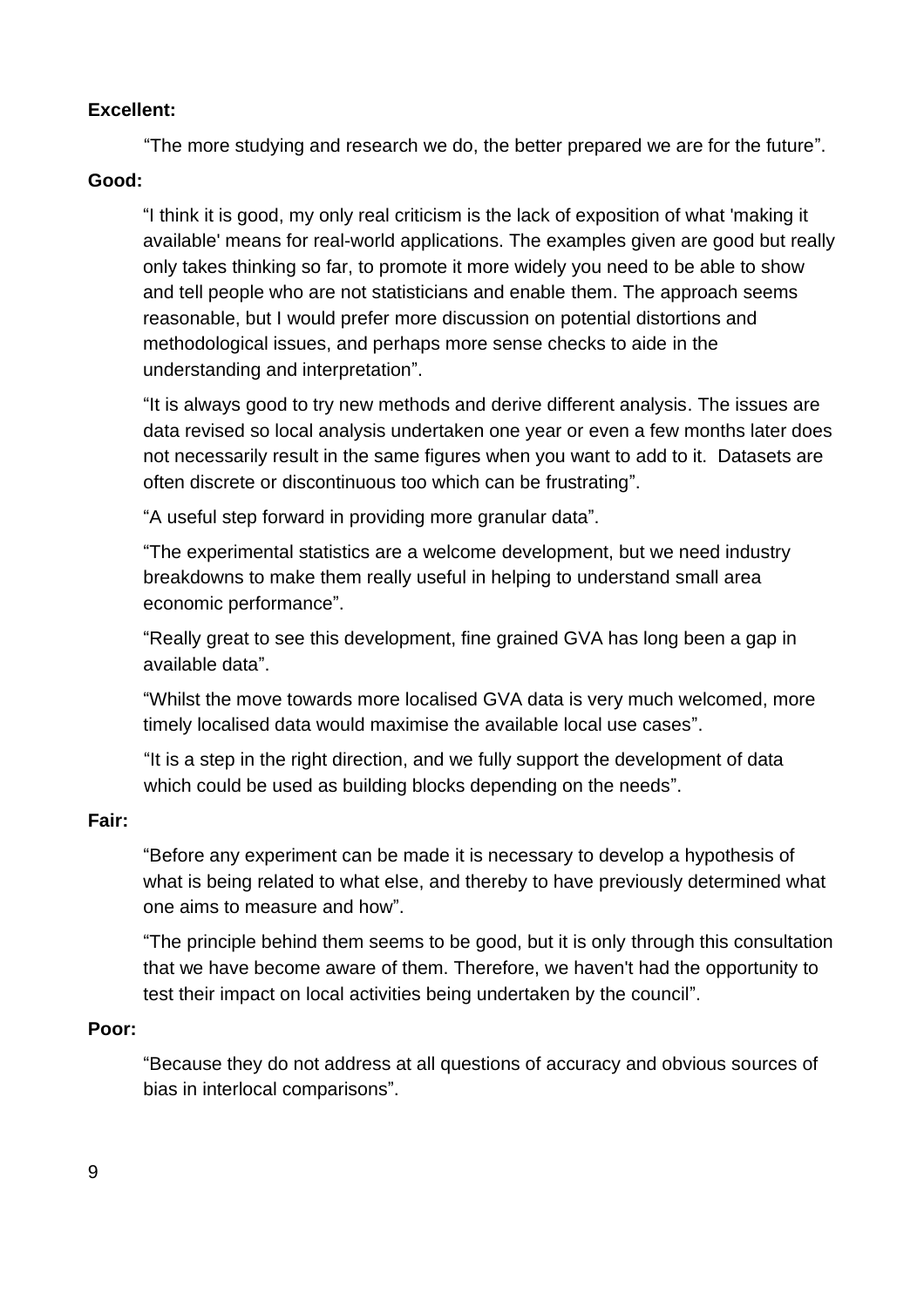## <span id="page-10-0"></span>**Future requirements**

The consultation asked users if they would find suggested breakdowns useful. Users were asked to explain how and why industry breakdowns are valuable/not valuable to their work?

### **74% of users agreed with the grouping and had the following to say:**

- It helped in understanding levels of GVA in users' local authorities and their economic outputs, identifying strengths and weaknesses that in turn help to support specific strategy development.
- Industry breakdown shown would be valuable to help in understanding economic factors driving performance and would help develop appropriate responses.
- Statistics shown would be beneficial in preparing students for exams.
- To see which industry groups benefit most from educational investments.

### **Some users had reservations**

- Urban modelling requires a consumer facing view of businesses (e.g. retail, hospitality) in their own group to better gauge the economy of the sector
- The extent to which data was aggregated across breakdowns to avoid suppression limited coverage across council or strategy areas, which limits its use for policy.
- The four groupings suggested did not closely mirror the landscape of business representation by sector or organisation definitions in some larger cities. This makes it difficult to explain why GVA data are being provided when data sets are generally produced around SIC codes / categories.

**We asked users** if there were any other industry breakdowns that they required for their work, and to state the most important to them for us to look into next.

- Additional public/private, education/health and agriculture/environmental sectors.
- Identifying the difference between the actions of capitalists and landowners. Showing the different effects landowners on the economy by withholding of useful sites.
- Bespoke breakdowns that are not defined by SIC codes. Examples include measuring growth in the larger cities cybersecurity or advanced materials sectors.
- A more simplified four sector level breakdown Primary, Manufacturing, Construction and Services or a 'Pick and Mix' approach allowing users to specify areas of interest.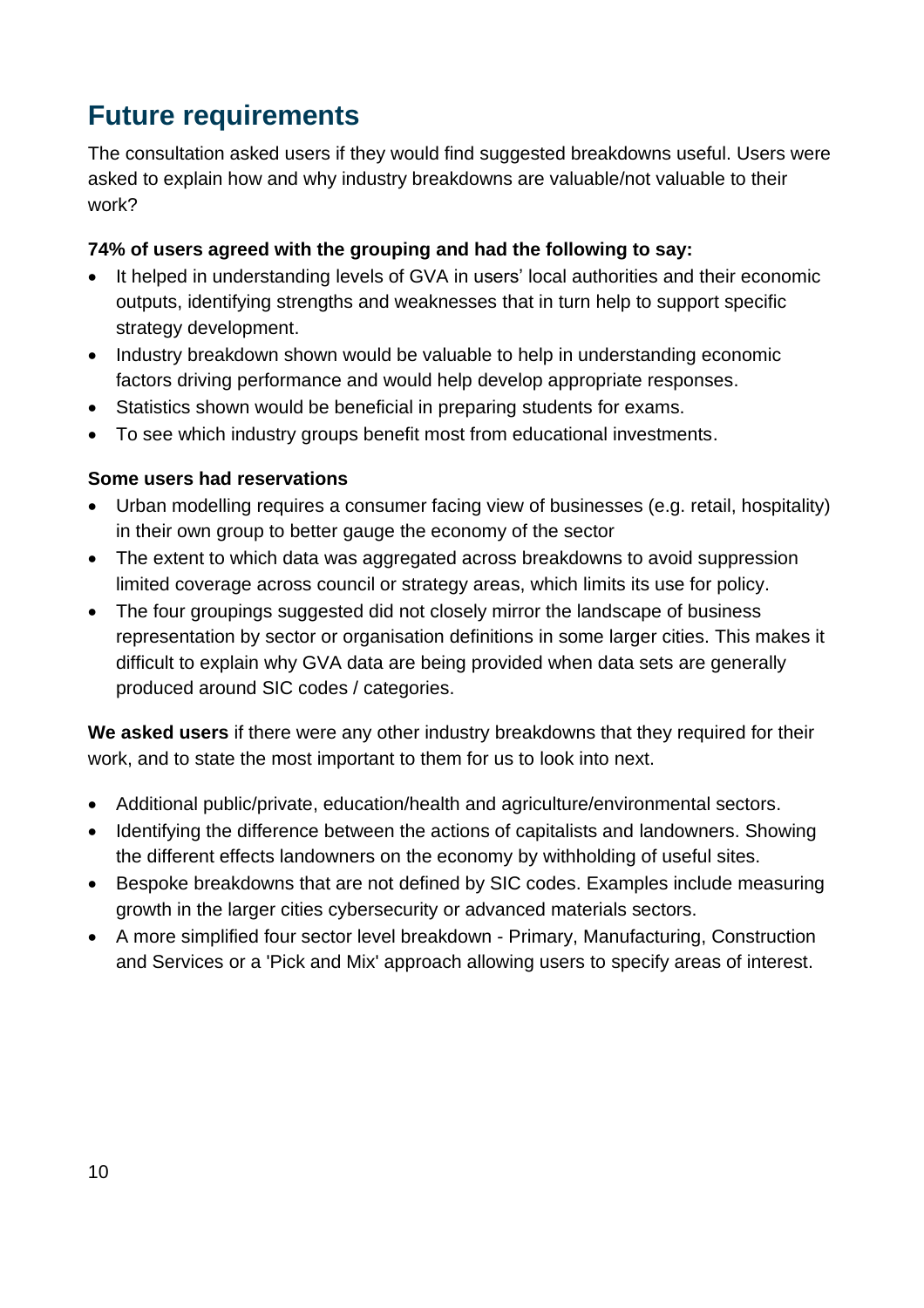**All respondents were asked** to state any other subnational data requirements they wanted to know more about / to be pursued.



**Figure 7: Users' interests in future project developments**

- More frequent information on jobs and business change at ITL3 including Quarterly Business demography and HMRC PAYE RTI by full time equivalent job count.
- The creation of a mapping function to layer subnational data with additional integration via API or with third party data providers.
- More reliable labour market data for subnational areas. Similar to APS/LFS which asks most of the right questions but is unreliable for lower geographies to enable meaningful analysis and monitoring of trends.
- Pursue data going back pre-2016 to 2022 in Scotland, to see the impact of Brexit.
- More detailed data on productivity and its determinants to be able to identify and localise market failures, ways to address them, and monitor progress.

**All respondents were asked** for further comments about this consultation, responses included the following**.**

"I think the work has the potential to be very useful and help provide more evidence to support smarter policy and strategy development whilst supporting evidence around particular projects or physical developments."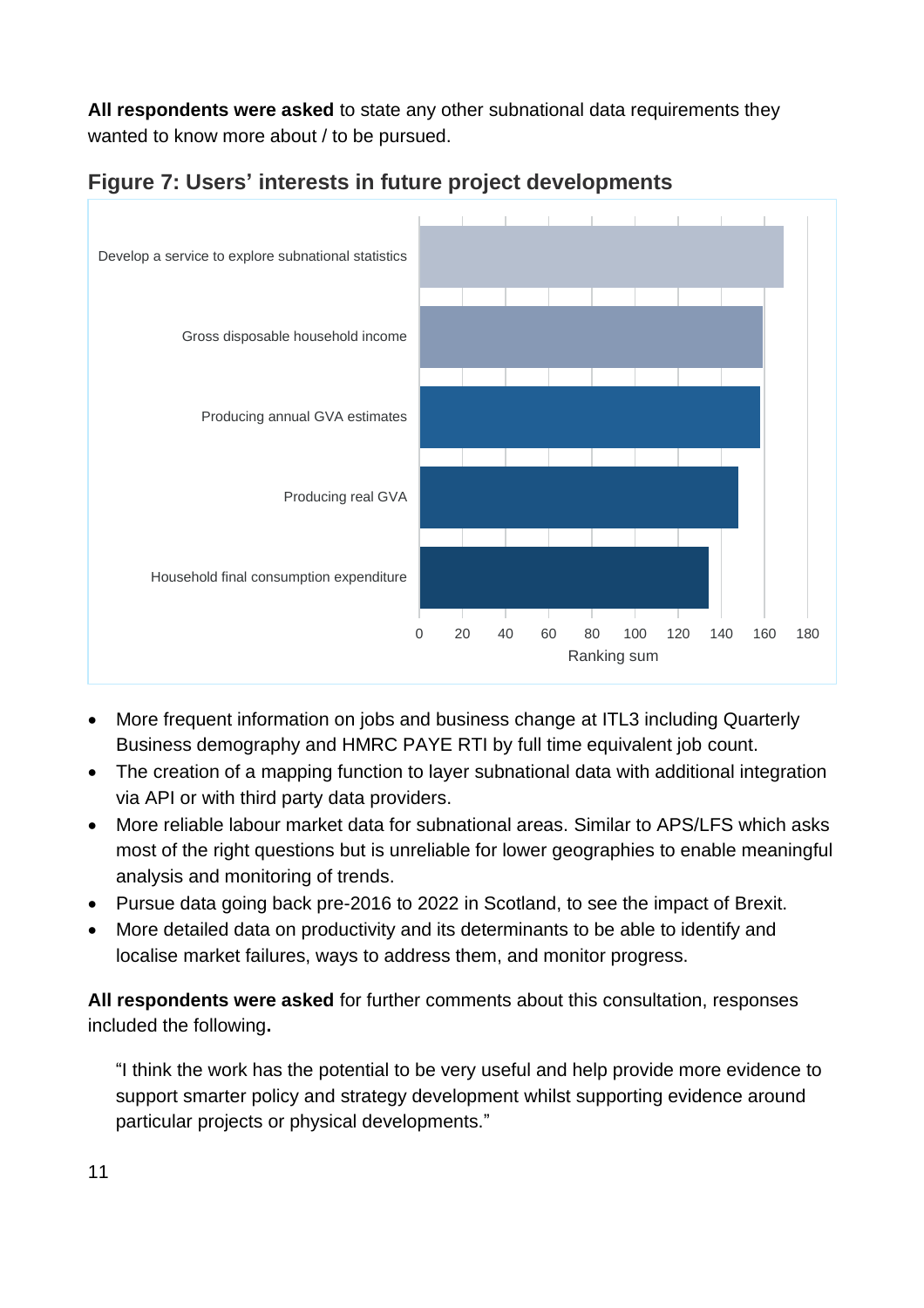"The only point I would make is the need to be able to sit this alongside similar work around the wellbeing economy and the climate change agenda"

"I am really pleased that the data is being disaggregated. It will bring local areas to life; the qualitative and anecdotal view can be more strongly presented by evidence with these proposals - especially at a time when economic recovery and growth is so critical. If it were possible to have further data outside of secure research service, it would help organisations such as us (a LEP no longer hosted by a local authority) to access the data."

"I believe that we need to look at the "Big Picture" of our social system from a sufficient perspective so as to be able judge the effects of it various sectors on each other. By using aggregate properties of each sector (of which there are not more than 7), we can build up a clearer picture as to how the whole social system works."

"I feel this survey is of great significance; it allows the public to research and input to the improvement of national statistics.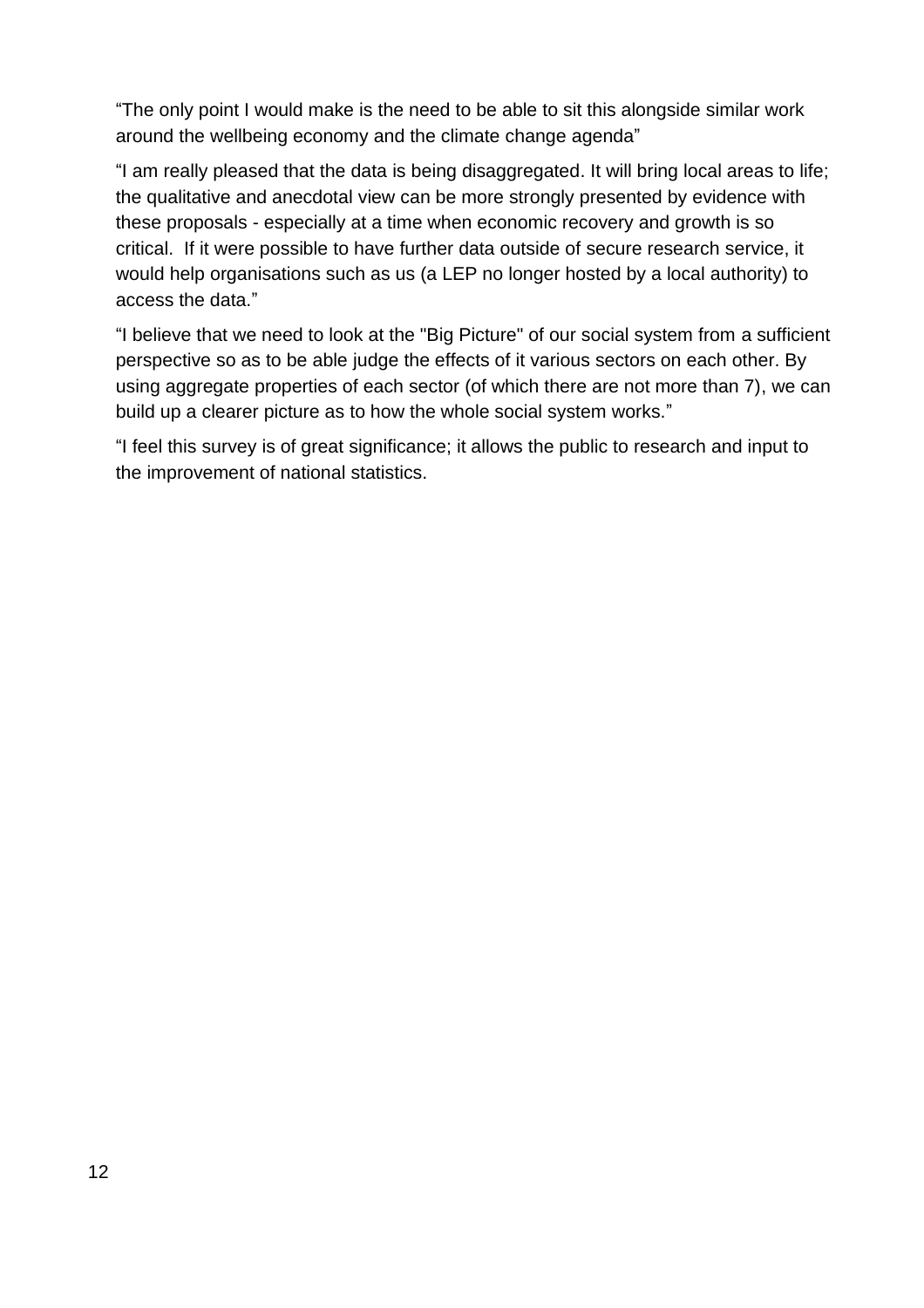## <span id="page-13-0"></span>Annex A – List of respondents

Below is a list of organisations that responded to the consultation. This does not include all respondents as personal names of any respondents remain anonymous, and others could not be clearly named using the information provided.

Combined Authority

Cumbria County Council Cumbria LEP

Greater London Authority

Greater Manchester

House of Commons Library

SELEP

Swindon and Wiltshire Local Enterprise Partnership

Tees Valley Combined Authority

Worcestershire County Council & Worcestershire LEP